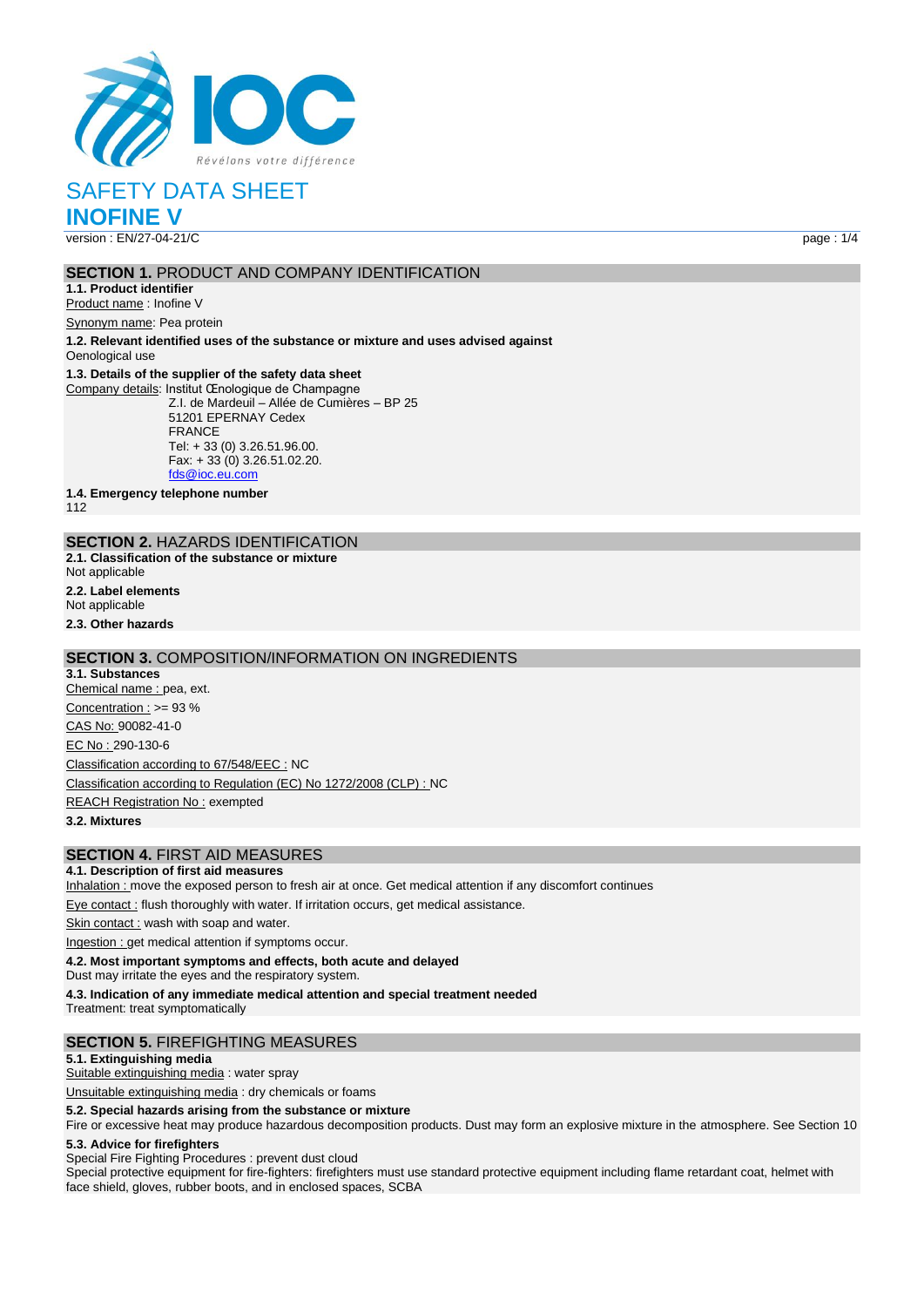

# SAFETY DATA SHEET

**INOFINE V**

version : EN/27-04-21/C page : 2/4

#### **SECTION 6.** ACCIDENTAL RELEASE MEASURES

**6.1. Personal precautions, protective equipment and emergency procedures**

See Section 8 of the SDS for Personal Protective Equipment.

**6.2. Environmental precautions**

# Avoid release to the environment

**6.3. Methods and material for containment and cleaning up**

Remove material, as much as possible, using mechanical equipment. Prevent dust cloud. Collect and dispose of spillage as indicated in section 13 of the SDS..

#### **6.4. Reference to other sections**

See Section 13 for disposal of the substance

# **SECTION 7.** HANDLING AND STORAGE

#### **7.1. Precautions for safe handling**

Avoid generation and spreading of dust. See Section 8 of the SDS for Personal Protective Equipment.

**7.2. Conditions for safe storage, including any incompatibilities**

Store in cool, dry place. Minimize exposure to air..

**7.3. Specific end use(s)** Food, pharmaceuticals.

# **SECTION 8.** EXPOSURE CONTROL / PERSONAL PROTECTION

#### **8.1. Control parameters**

Occupational exposure limits: this product does not contain any component with occupational exposure limits.

#### **8.2. Exposure controls**

Appropiate engineering controls : ventilate as needed to control airborne dust. Use explosion-proof ventilation equipment if airborne dust levels are high.

Individual protection measures, such as personal protective equipment:

Eye/face protection : wear dust-resistant safety goggles where there is danger of eye contact.

Skin protection : hand protection: no protection is ordinarily required under normal conditions of use.

Skin protection: other: no special precautions.

Respiratory Protection: in case of inadequate ventilation or risk of inhalation of dust, use suitable respiratory equipment with particle filter (type P1).

Hygiene measures: handle the product in accordance with the good hygiene practices and safety instructions. Environmental exposure controls: avoid release to the environment.

#### **SECTION 9.** PHYSICAL AND CHEMICAL PROPERTIES

# **9.1. Information on basic physical and chemical properties** Apperance : brown powder Odour : No Odour threshold : No data available pH : 7.3 at 10 Melting / freezing point : No data available Initial boiling point and boiling range : No data available Flash point : No data available Evaporation rate: No data available Flammability (solid, gas) : No data available Upper/lower flammability or explosive limits: No data available Vapour pressure : No data available Vapour density: No data available Relative density: No data available Solubility(ies); No data available Partition coefficient: n-octanol/water: No data available Auto-ignition temperature: : ~ 510 °C (Cloud).Godbert-Greenwald  $\sim$  246 °C (product in deposit). > 400 °C (5 mm layer) Decomposition temperature: No data available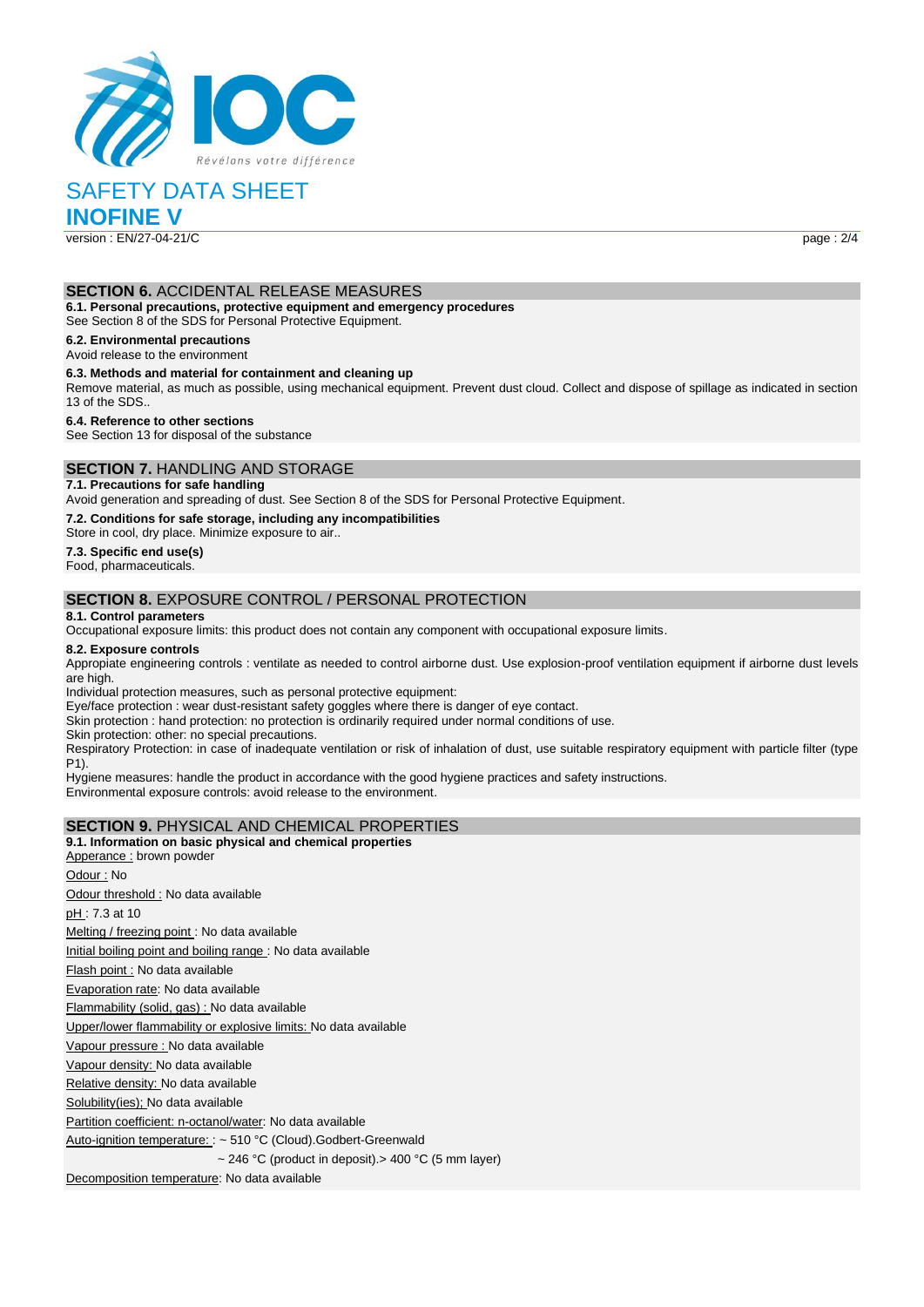

# SAFETY DATA SHEET **INOFINE V**

version : EN/27-04-21/C page : 3/4

Viscosity : No data available Explosive properties: No data available Oxidising properties: No data available **9.2. Other information**

#### **SECTION 10.** STABILITY AND REACTIVITY

**10.1. Reactivity** Oxidizing agents

#### **10.2. Chemical stability**

The product is stable under normal conditions of storage and handling

**10.3. Possibility of hazardous reactions**

No hazardous reactions under ordinary conditions of use and storage

**10.4. Conditions to avoid**

Prevent dust cloud. Dust clouds may be explosive under certain conditions

**10.5. Incompatible materials**

Strong oxidizing substances

**10.6. Hazardous decomposition products** Carbon dioxide, carbon monoxide, ammonia, sulfur dioxide

### **SECTION 11.** TOXICOLOGICAL INFORMATION

**11.1. Information on toxicological effects**

The ingredients of this product are not classified as carcinogenic by the ACGIH, the CIRC, the OSHA or the NTP. To the best of our knowledge, this product does not have major toxic effects on health.

Information on toxicological effects :

| Acute Toxicity:           |                |                             |                     |         |
|---------------------------|----------------|-----------------------------|---------------------|---------|
| Test / Substance          | <b>Species</b> | Type / Result               | Exposure            | Remarks |
| OECD 423                  | Mouse          | LD50 - Oral > 2.000 mg/kg   |                     |         |
| OECD 423                  | Rat            | LD50 - Oral $> 2.000$ mg/kg |                     |         |
| Skin irritation.:         |                |                             |                     |         |
| Test / Substance          | <b>Species</b> | Result                      | Exposure            | Remarks |
| OECD 404                  | Rabbit         | Non Irritating              |                     |         |
| Serious eye irritation :  |                |                             |                     |         |
| Test / Substance          | <b>Species</b> | Result                      | Exposure            | Remarks |
| OECD 405                  | Rabbit         | Non Irritating              |                     |         |
| Sensitization:            |                |                             |                     |         |
| Test / Substance          | <b>Type</b>    | <b>Species</b>              | Result              | Remarks |
| OECD 429                  | In vivo        | Mouse                       | Non-Sensitising     |         |
| Repeated dose toxicity:   |                |                             |                     |         |
| Test / Substance          | <b>Species</b> | Result                      | Exposure            | Remarks |
| OECD 408                  | Rat            | NOAEL - 100000 ppm          | $90 \text{ day}(s)$ |         |
| Mutagenesis:              |                |                             |                     |         |
| Test / Substance          | <b>Type</b>    | <b>Species</b>              | Result              | Remarks |
| OECD 471                  | In vitro       | S. typhimurium              | Negative            |         |
| (Ames)                    |                |                             |                     |         |
| OECD 474                  | In vivo        |                             | Negative            |         |
| (micronucleus test)       |                |                             |                     |         |
| OECD 473                  | In vitro       |                             | Negative            | ۰       |
| (Chromosomal abberation). |                |                             |                     |         |

# **SECTION 12.** ECOLOGICAL INFORMATION

**12.1. Toxicity** There are no data on the ecotoxicity of this product. No data available. **12.2. Persistence and degradability** No data available **12.3. Bioaccumulative potential** No data available **12.4. Mobility in soil**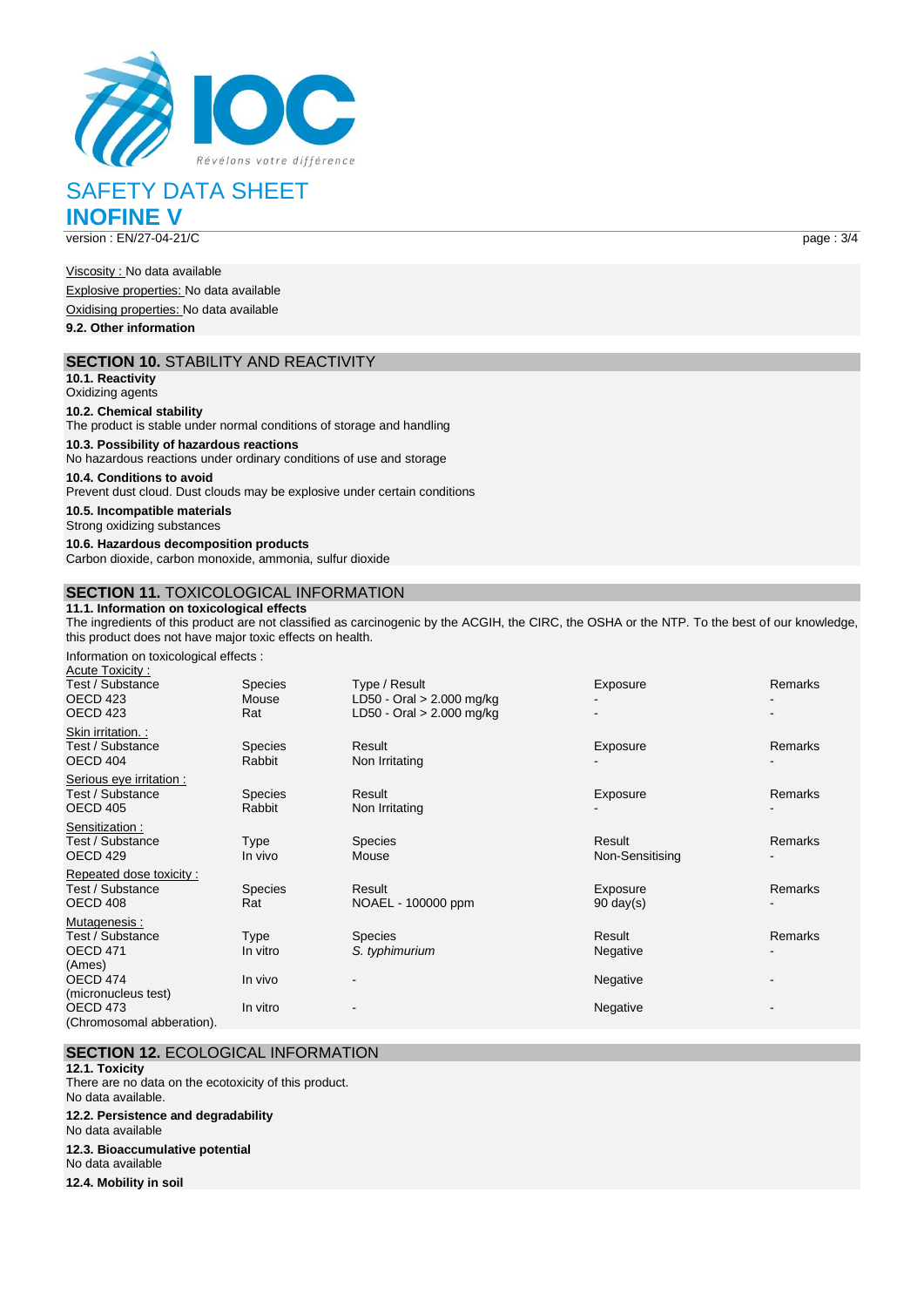

SAFETY DATA SHEET **INOFINE V**

version : EN/27-04-21/

No data available **12.5. Results of PBT and vPvB assessment** No data available **12.6. Other adverse effects** No data available

 $\bf C$  page :  $page: 4/4$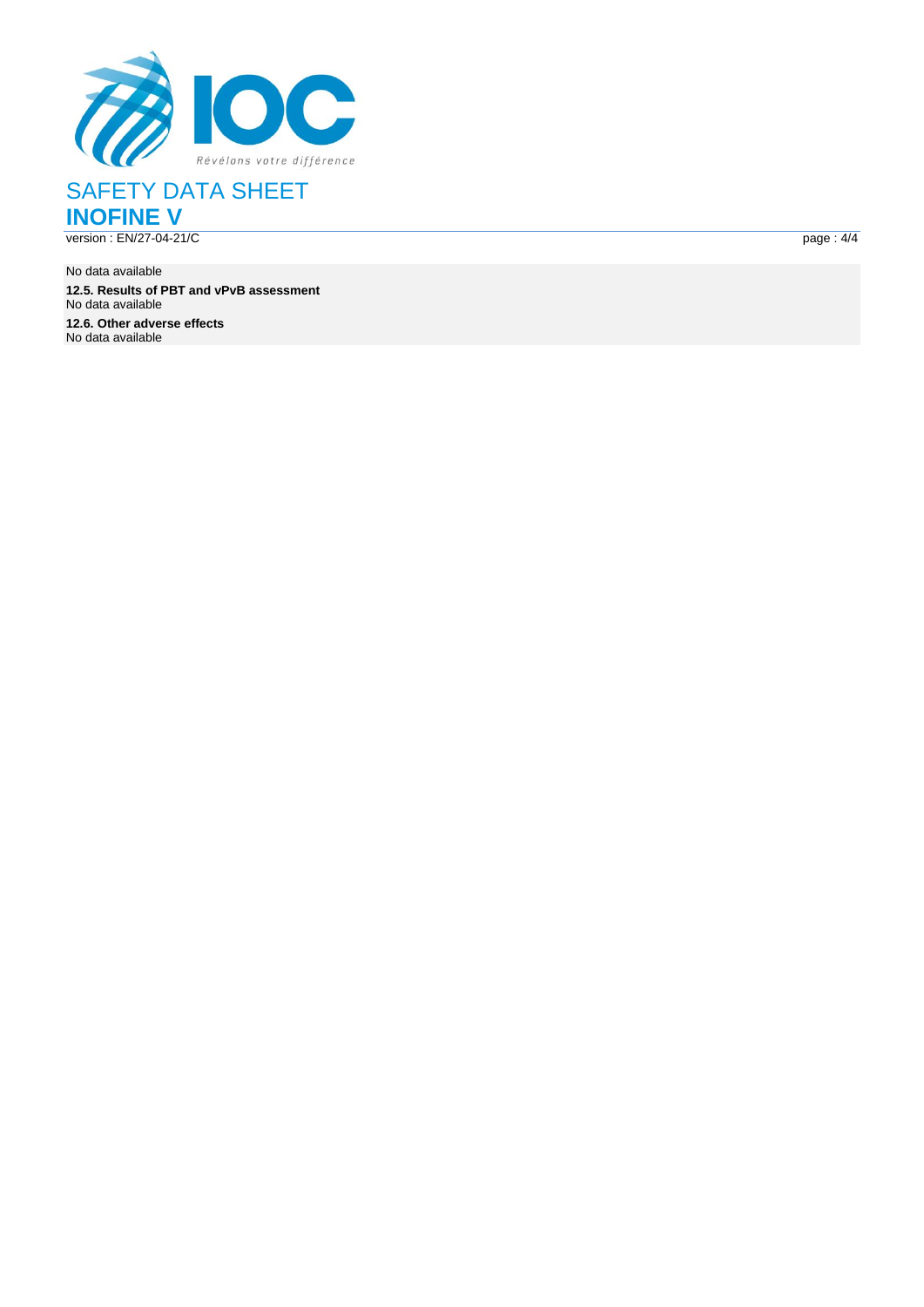

SAFETY DATA SHEET

**INOFINE V**

version : EN/27-04-21/C page : 5/4

# **SECTION 13.** DISPOSAL CONSIDERATIONS

**13.1. Waste treatment methods**

Product : dispose of waste in an appropriate authorized treatment facility in accordance with regulations in force and product characteristics at time of disposal.

Packaging material : single use packaging. Collect for salvage or disposal.

#### **SECTION 14.** TRANSPORT INFORMATION

**14.1. UN number** Product not subject to French RTMDR regulations and international FID/ADR, IMO/MDG and OAC/ATA regulations **14.2. UN proper shipping name**

No data available **14.3. Transport hazard class(es)**

No data available

**14.4. Packing group** No data available

**14.5. Environmental hazards** No data available

**14.6. Special precautions for user** No data available

**14.7. Transport in bulk according to Annex II of MARPOL 73/78 and the IBC Code** No data available

# **SECTION 15.** REGULATORY INFORMATION

**15.1. Safety, health and environmental regulations/legislation specific for the substance or mixture** This Safety Data Sheet is not mandatory according to the requirements of regulation (EC) N°1907/2006 (REACH) article 31 and is provided for information.

**15.2. Chemical safety assessment** Exempted

#### **SECTION 16.** OTHER INFORMATION

Complete review of compliance with Regulation (EU) No 453/2010 of 20 May 2010